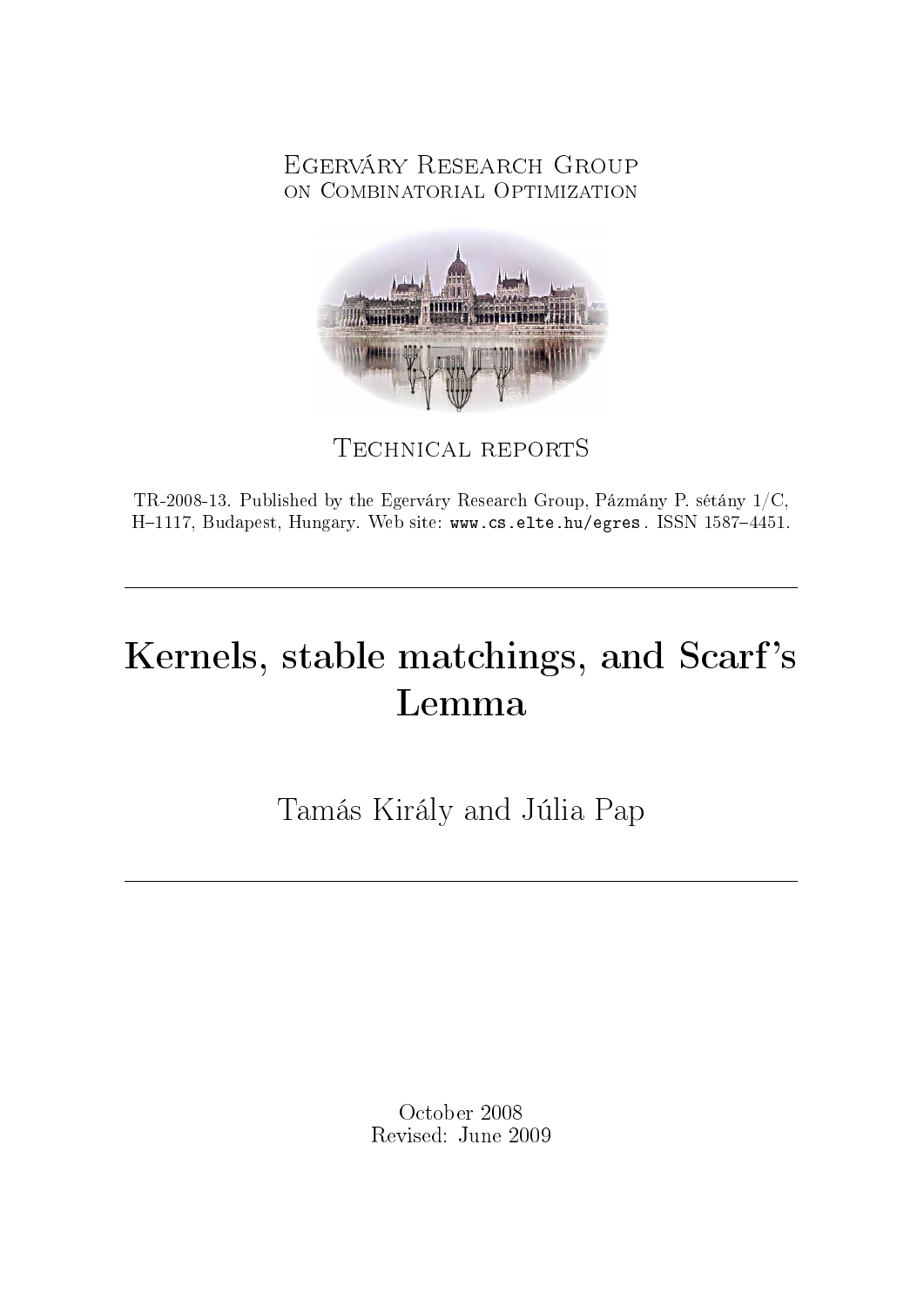## Kernels, stable matchings, and Scarf's Lemma

## Tamás Király\* and Júlia Pap<sup>\*\*</sup>

#### Abstract

Scarf's Lemma originally appeared as a tool to prove the non-emptiness of the core of certain NTU games. More recently, however, several applications have been found in the area of graph theory and discrete mathematics. In this paper we present and extend some of these applications. In particular, we prove results on the existence of kernels in orientations of h-perfect graphs. We describe a new direct link between Scarf's Lemma and Sperner's Lemma giving a new proof to the former.

### 1 Introduction

In one of his fundamental papers in game theory [\[16\]](#page-14-0), Scarf proved that a balanced n-person game with non-transferable utilities (NTU) always has a non-empty core. The proof is based on a theorem on the existence of a dominating vertex in certain polyhedra, which became known as "Scarf's Lemma". The proof he gave is based on a finite (not necessarily polynomial) algorithm.

The interest in the lemma has been renewed in combinatorics when Aharoni and Holzman used it to give a short and elegant proof of the kernel-solvability of perfect graphs. This problem, previously known as the Berge-Duchet conjecture, was first solved by Boros and Gurvich [\[5\]](#page-13-0) using fairly complicated game-theoretical arguments. In contrast, the proof of Aharoni and Holzman is surprisingly simple and clear.

The relation of Scarf's Lemma and Sperner's Lemma has already been mentioned in Scarf's original paper [\[16\]](#page-14-0), and later it has been studied by other authors (see for example [\[14\]](#page-14-1)). In Section [2](#page-2-0) we present a new proof of Scarf's Lemma based on a polyhedral version of Sperner's Lemma, and show a strong link between the two theorems: essentially, Scarf's lemma for a polyhedron P corresponds to Sperner's Lemma for the polyhedron  $P - \mathbb{R}^n_+$ .

In Section [3](#page-4-0) we briefly review some applications of the lemma in game theory and in graph theory, including the kernel-solvability of perfect graphs. This application is extended to h-perfect graphs in Section [4.](#page-8-0)

<sup>?</sup>MTA-ELTE Egerváry Research Group, Budapest, Hungary. Supported by the Hungarian National Foundation for Scientific Research, OTKA NK67867.

<sup>??</sup>Department of Operations Research, Eötvös Loránd University, Budapest, Hungary. Supported by the Hungarian National Foundation for Scientific Research, OTKA NK67867.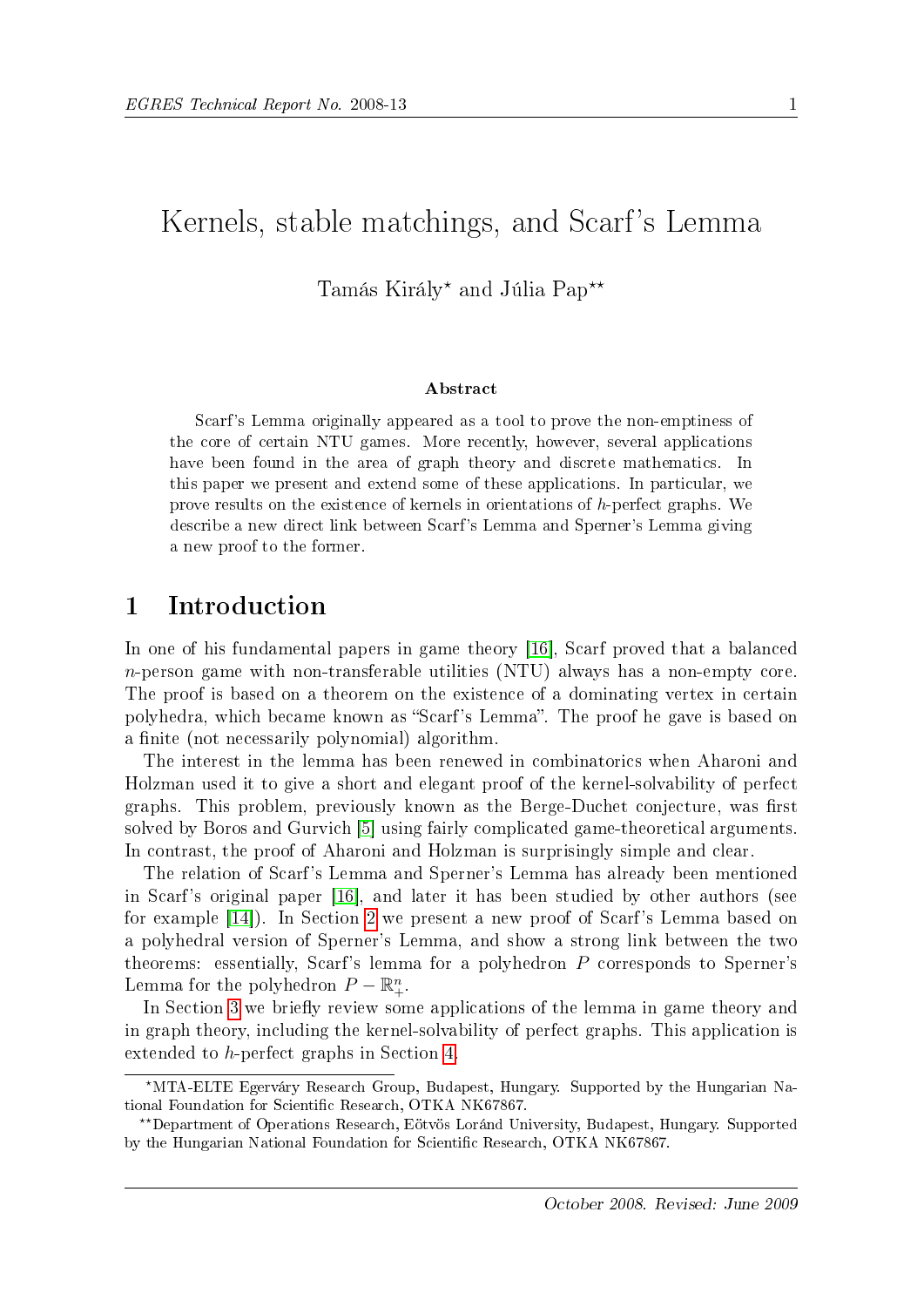There are several questions remaining related to Scarf's Lemma and kernels. The lemma states the existence of a certain dominating vertex; it would be useful to know classes of polyhedra where only one dominating vertex exists, since this could lead to characterizations of some classes of kernel-less graphs. Questions and conjectures about this topic are presented in Section [5.](#page-10-0)

## <span id="page-2-0"></span>2 Scarf 's Lemma and Sperner's Lemma

In Scarf' Lemma we consider a bounded polyhedron  $P = \{x \in \mathbb{R}^n : Ax \leq b, x \geq 0\}$ where A is an  $m \times n$  non-negative matrix (with non-zero columns) and  $b \in \mathbb{R}^m$  is a positive vector. In addition, for every row  $i \in \{1, 2, ..., m\}$  of A, a total order  $\lt_i$  of the columns (or a subset of them) is given. We denote the domain of  $\lt_i$  by  $Dom(\lt_i)$ . If  $j \in Dom(\lt_i)$  and  $J \subseteq Dom(\lt_i)$ , we use the notation  $j \leq i J$  as an abbreviation for " $j \leq i$  j' for every  $j' \in J$ ". For a non-negative vector  $x \in \mathbb{R}^n$ , supp $(x)$  denotes  $\{j \in \{1, \ldots n\} : x_j > 0\}.$ 

The central notion in Scarf's lemma is that of a dominating vertex.

**Definition 2.1.** A vertex  $x^*$  of P dominates column j if there is a row i where  $a_i x^* = b_i$  and  $j \leq_i \text{supp}(x^*) \cap \text{Dom}(\lt_i)$  (this implies that  $j \in \text{Dom}(\lt_i)$ ).

<span id="page-2-1"></span>**Theorem 2.2** (Scarf's Lemma). Let P be as above and let  $\lt_i$  be a total order on  $\{1,\ldots,n\}$   $(i=1,\ldots,m)$ . Then P has a nonzero vertex that dominates every column.

We state another version, which will be more convenient to prove and also to apply. A vertex  $x^*$  of P is maximal if by increasing any coordinate of  $x^*$  we leave P (or formally,  $(\lbrace x^* \rbrace + \mathbb{R}^n_+) \cap P = \lbrace x^* \rbrace$ , where  $\mathbb{R}^n_+$  is the set of all non-negative vectors, and for two polyhedra Q and Q' we use the notation  $Q + Q' = \{x + y : x \in Q, y \in Q'\}.$ 

<span id="page-2-2"></span>**Theorem 2.3** (Scarf's Lemma, alternate version). Let P be as above and let  $\lt_i$  be a total order on  $supp(a_i)$   $(i = 1, ..., m)$ , where  $a_i$  is the *i*-th row of A. Then P has a maximal vertex that dominates every column.

Note that in Theorem [2.2](#page-2-1) we cannot guarantee the maximality of the dominating vertex. Consider the following two dimensional example:

$$
A = \left(\begin{array}{cc} 1 & 0 \\ 0 & 1 \end{array}\right), \ b = \left(\begin{array}{c} 1 \\ 1 \end{array}\right), \ 1 <_1 2, \ 1 <_2 2.
$$

Here the only vertex that dominates every column is  $(0, 1)$ , which is not maximal since  $(1, 1)$  is also a vertex.

On the other hand, Theorem [2.2](#page-2-1) follows fairly easily from Theorem [2.3](#page-2-2) by changing the 0 coefficients in the matrix  $\vec{A}$  to some small positive values such that the facetdefining inequalities remain the same and the vertex sets of the facets remain also the same except for possible fission.

Next we show that Theorem [2.3](#page-2-2) follows from the following polyhedral version of Sperner's Lemma.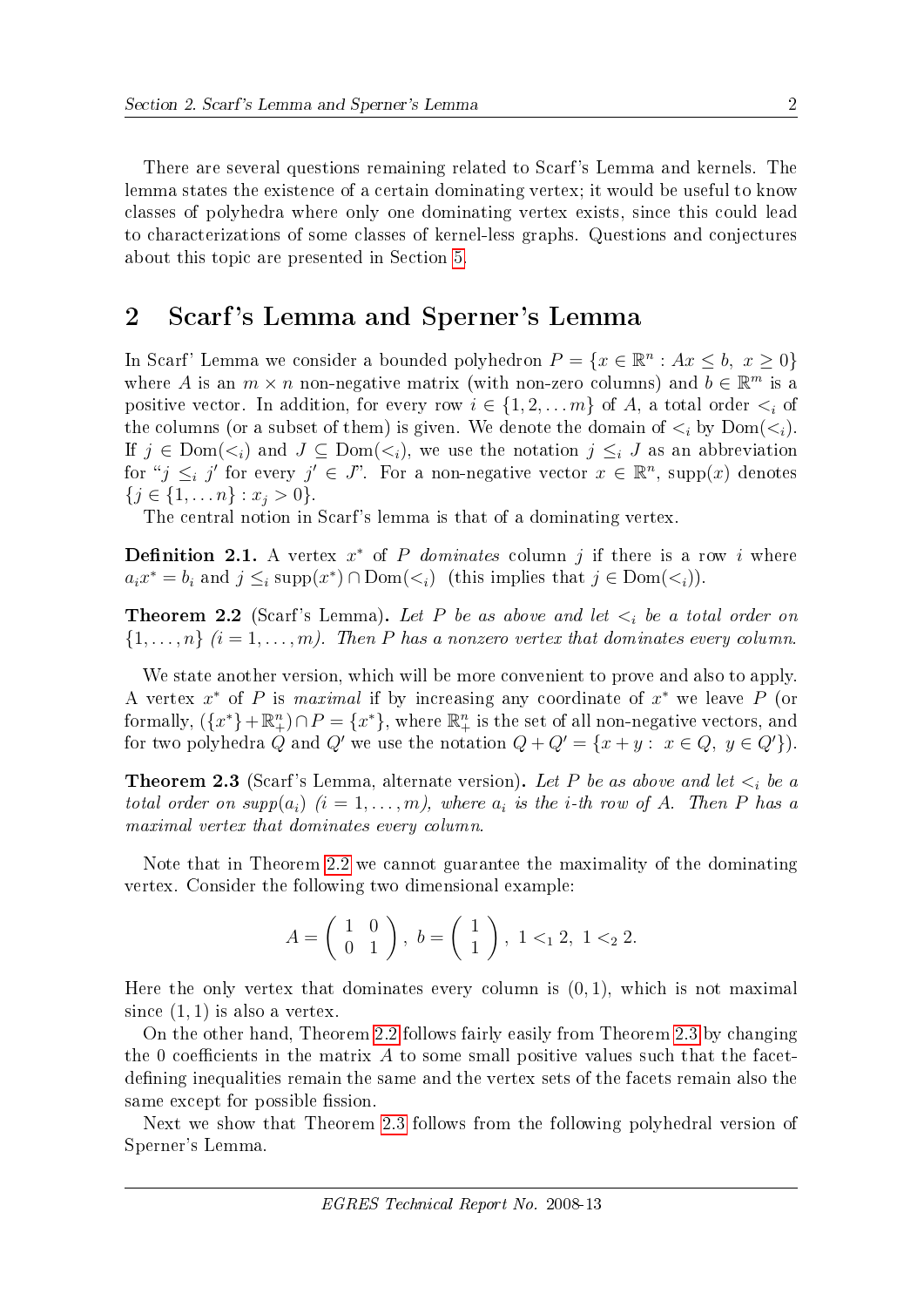**Definition 2.4.** For a colouring of the vertices of a polytope  $Q$ , a facet of  $Q$  is multi*coloured* if it contains vertices of every colour. For a colouring of the facets of  $Q$ , a vertex of Q is multi-coloured if it lies on facets of every colour.

<span id="page-3-0"></span>**Theorem 2.5.** Let Q be an n-dimensional polytope, with a simplex facet  $F_0$ . Suppose we have a colouring of the vertices of  $Q$  with n colours such that  $F_0$  is multi-coloured. Then there is another multi-coloured facet.

Proof. Let us divide the non-simplex facets of Q into simplices. We need to show that there is a multi-coloured simplex. Let C be the set of all colours and let red be one of them.

Define a graph whose nodes are the simplices in the division and there is an edge between two simplices if and only if they share an  $(n-2)$  dimensional) facet whose vertices use each colour in  $C \setminus \{ \text{red} \}$  exactly once. It is easy to see that the multicoloured simplices are of degree one in this graph, the simplices whose vertices use all colours in  $C \setminus \{ \text{red} \}$ , and one of them twice are of degree two and the other simplices are of degree zero, hence the graph is the disjoint union of paths. The assumption implies that  $F_0$  is a node of degree one, so there has to be another node of degree one which gives a multi-coloured simplex.  $\Box$ 

By polarity, the following theorem is also true.

<span id="page-3-1"></span>**Theorem 2.6.** Let Q be an n-dimensional polytope, with a simplicial vertex  $v_0$ . Suppose we have a colouring of the facets of  $Q$  with n colours such that  $v_0$  is multi-coloured. Then there is another multi-coloured vertex.

The above results can be generalized to unbounded pointed polyhedra, which will be useful for our proof of Scarf's lemma. For this, we extend the notion of vertices.

**Definition 2.7.** For a pointed polyhedron  $Q$ , its ends are the vertices of  $Q$  and the extreme rays of Q (an extreme ray of a polyhedron is an extreme ray of its recession cone).

We extend also the incidences between facets and vertices to ends in the natural way. In addition, if a polyhedron has n linearly independent extreme rays then we consider the extreme rays as being on a "facet in infinity".

**Definition 2.8.** We call two polyhedra combinatorially equivalent if there is a bijection between their facets and their ends which preserves the incidences. We call two polyhedra combinatorially polar if there is a bijection between the facets of one and the ends of the other and vice versa which reverses the inclusion relation.

We claim that if Q is a pointed full-dimensional polyhedron then there exists a polytope which is combinatorially equivalent to it. This is because if we move Q so that the origin is in its interior and then take its polar, it will be a polytope which is combinatorially polar to  $Q$ . If we do the same a second time, we get a polytope which is combinatorially equivalent to Q. Now we can state a version of Theorems [2.5](#page-3-0) and [2.6](#page-3-1) to unbounded polyhedra.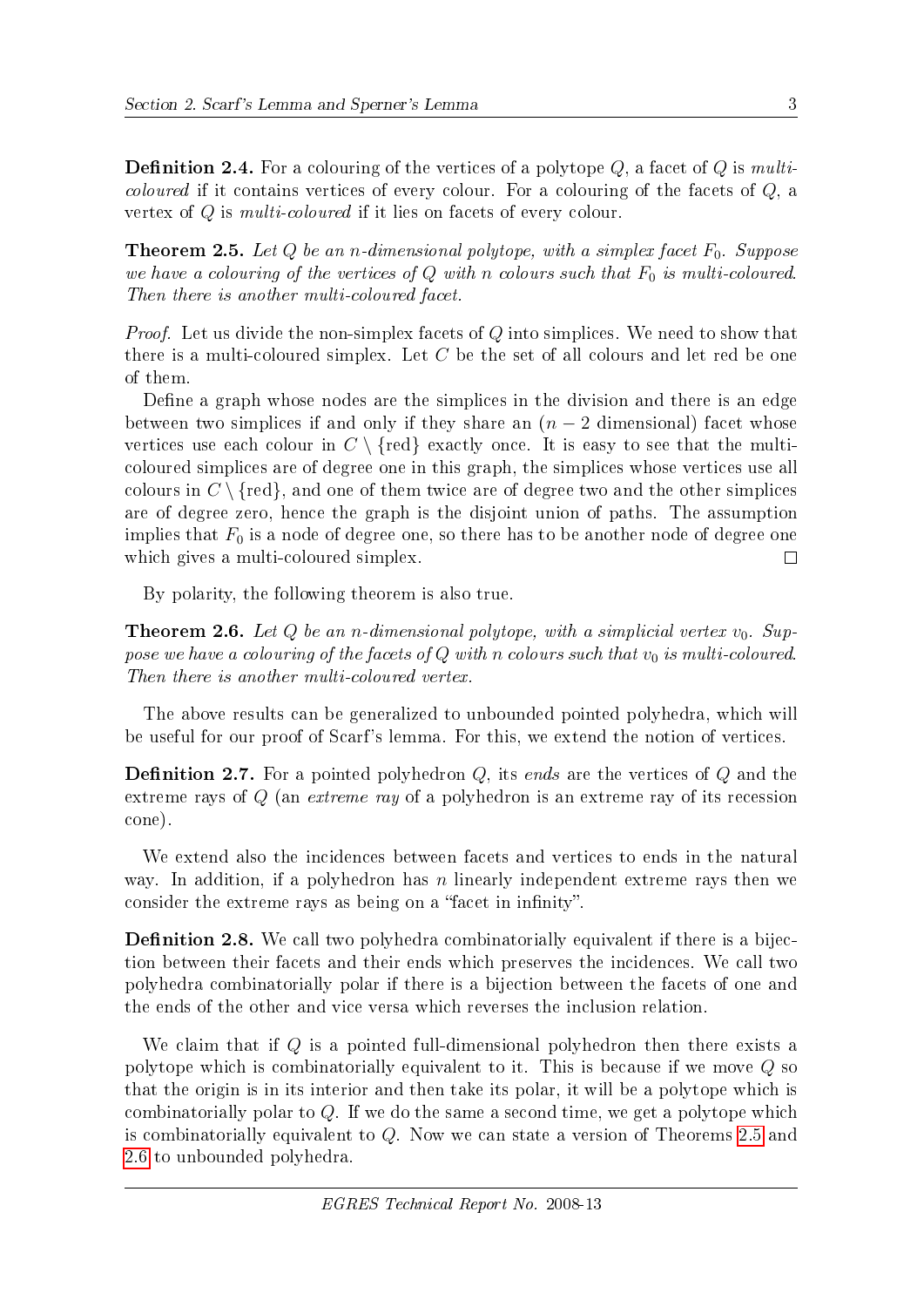<span id="page-4-1"></span>Corollary 2.9. Let Q be an n-dimensional pointed polyhedron with n linearly independent extreme rays (and no other).

- If we colour the vertices and the extreme rays by n colours such that the extreme rays receive different colours, then there is a multi-coloured facet.
- If we colour the facets of the polyhedron by n colours such that facets containing the i-th extreme ray do not get colour i, then there is a multi-coloured vertex.

*Proof.* Let us take a polytope  $Q'$  which is combinatorially equivalent to  $Q$ , and let F be the face of  $Q'$  which corresponds to the infinite face of  $Q$ . So F is a multi-coloured simplex facet. For the first part, we can apply Theorem [2.5.](#page-3-0)

For the second part, we add a simplex to  $Q'$  on face F, and colour the new faces so that the face opposite (in the simplex) to the vertex corresponding to the *i*-th extreme ray gets colour i. Applying Theorem [2.6](#page-3-1) we get that there is another multi-coloured vertex of  $Q'$  (besides the new vertex of the simplex) and from the assumption it follows that this corresponds to a vertex of Q.  $\Box$ 

We now show that Scarf's Lemma (Theorem [2.3\)](#page-2-2) follows from Corollary [2.9.](#page-4-1)

*Proof.* Let  $P = \{x \in \mathbb{R}^n : Ax \leq b, x \geq 0\}$  be the polyhedron as in Scarf's Lemma, and consider the polyhedron  $Q = P - \mathbb{R}^n_+ = \{x - y : x \in P, y \in \mathbb{R}^n_+\}$ . Because P is bounded, the recession cone of Q is  $-\mathbb{R}^n_+$ , so Q has n extreme rays:  $-e_j$   $(j = 1, ..., n)$ . Since  $A$  and  $b$  are non-negative, the vertices of  $Q$  are the maximal vertices of  $P$ , and the inequalities which define Q are of the form  $a_i^J x \leq b_i$ , where  $a_i^J := a_i \chi_J$  for an index set *J*, and we can assume that  $J = \text{supp}(a_i^J)$ .

Let us colour a face which is defined by inequality  $a_i^J x \leq b_i$  with the index  $j \in J$ which is the smallest in the ordering  $\lt_i$ . If a facet contains the extreme ray  $-e_l$ for some  $l$ , then the  $l$ -th component of its defining inequality is zero, so the colour of the facet is different from  $l$ . So we can apply the second part of Corollary [2.9,](#page-4-1) and get that there is a vertex  $x^*$  of  $Q$  (thus a maximal vertex of  $P$ ) which is multicoloured. We have to show that  $x^*$  satisfies the criteria of Scarf's Lemma. If j is an arbitrary index then there is a j-coloured facet  $a_i^J x = b_i$  containing  $x^*$ , which means that  $j \leq_i \text{supp}(a_i^J) = J$ . Since  $x^*$  is also a vertex of P, it is non-negative, so  $a_i x^* \ge a_i^J x^* = b_i$ , but we know that  $a_i x^* \le b_i$ , thus the facet  $a_i x = b_i$  of P contains  $x^*$ . On the other hand this implies also that  $\text{supp}(x^*) \cap \text{supp}(a_i) \subset J$  which with  $j \leq i$ means that  $j \leq_i \text{supp}(x^*) \cap \text{supp}(a_i) = \text{supp}(x^*) \cap \text{Dom}(\lt_i)$ . Thus  $x^*$  dominates  $\text{column } i.$  $\Box$ 

## <span id="page-4-0"></span>3 Applications of Scarf 's Lemma

#### 3.1 Fractional core of NTU games

The role of the lemma in game theory can be described in several different ways. Here we use a combinatorial approach that does not require the definition of all the basic terms of game theory.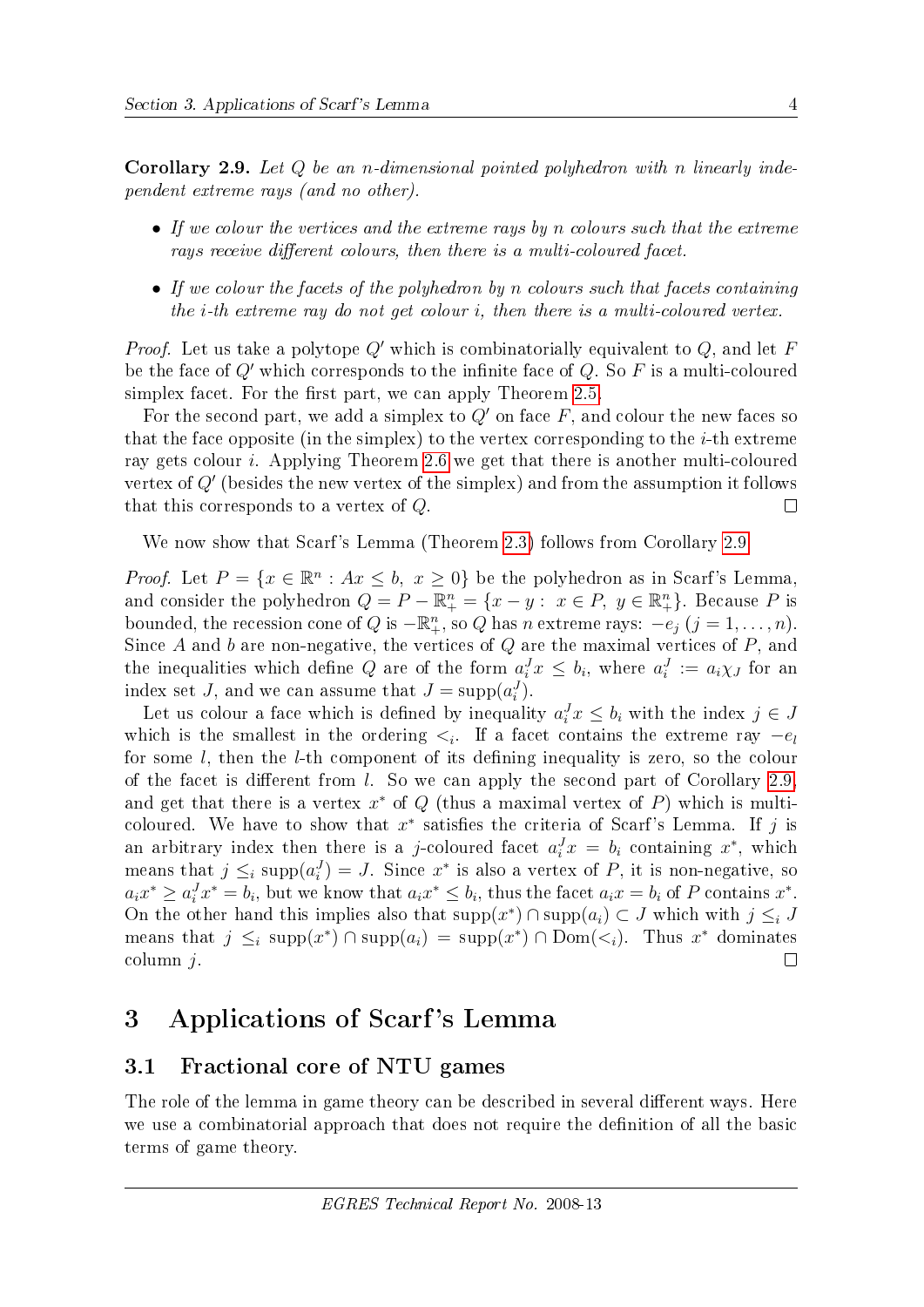A possible definition of a *finitely generated non-transferable utility (NTU) game* is as follows. There are m players, and a finite multiset of basic coalitions  $S_i \subseteq \{1, \ldots, m\}$  $(j = 1, \ldots, n)$ . We may interpret a coalition as a possible action performed by a set of players; thus several different coalitions may be formed by the same set of players. Each player i has a total ordering  $\lt_i$  of the basic coalitions that he participates in;  $S_{j_1} \lt_i S_{j_2}$  means that the player *i* prefers coalition  $S_{j_2}$  to coalition  $S_{j_1}$ . We assume that every player is in at least one coalition.

A set  $S$  of basic coalitions is said to be in the *core* of the game if they are disjoint and for each basic coalition S' not in S there is a player  $i \in S'$  and a basic coalition  $S \in \mathcal{S}$  such that  $S' \leq i S$ . In other words, an element of the core is a subpartition formed of basic coalitions, such that every basic coalition  $S'$  not in the subpartition has a player who is in a member of the subpartition and prefers this member to  $S'$ .

A related concept is the *fractional core* of the game: a vector  $x: \{1, \ldots, n\} \to \mathbb{R}_+$ is in the fractional core if for each player  $i$ ,

$$
\sum_{j:i \in S_j} x(j) \le 1,
$$

and for each  $j \in \{1, \ldots, n\}$  there is a player i in  $S_j$  such that

$$
\sum_{j:i\in S_j} x(j) = 1
$$

and  $S_j \leq i S_{j'}$  whenever  $i \in S_{j'}$  and  $x(j') > 0$ .

To motivate this definition, we can imagine that the action performed by each basic coalition can have an intensity (between 0 and 1), and the condition is that the sum of the intensities of the actions that a given player participates in is at most 1. Such a vector of intensities is in the fractional core if there is no basic coalition where every member wants to increase its intensity. It is an easy observation that integer-valued elements in the fractional core are exactly the elements of the core.

Let us call a vector  $x: \{1, \ldots, n\} \to \mathbb{R}_+$  admissible if

$$
\sum_{j:i\in S_j} x(j) \le 1
$$

for every player i. A corollary of Scarf's lemma is the following.

**Corollary 3.1.** The fractional core of a finitely generated NTU-game is always nonempty. If the polyhedron of admissible vectors is integral, then the core is also nonempty.

*Proof.* Consider a finitely generated NTU-game with coalitions  $S_j \subseteq \{1, \ldots, m\}$  (j =  $1, \ldots, n$ , and total orders  $\lt_i$   $(i = 1, \ldots, m)$ . Let A be the incidence matrix of the basic coalitions, with  $m$  rows and  $n$  columns, and let  $b$  be the all-1 vector. If we apply Theorem [2.3](#page-2-2) with the total orders  $\leq_i$  on the supports of the rows, we obtain that the polyhedron  $\{x : Ax \leq b, x \geq 0\}$  has a (maximal) vertex  $x^*$  that dominates every column. The property that  $x^*$  is in the polyhedron means that it is an admissible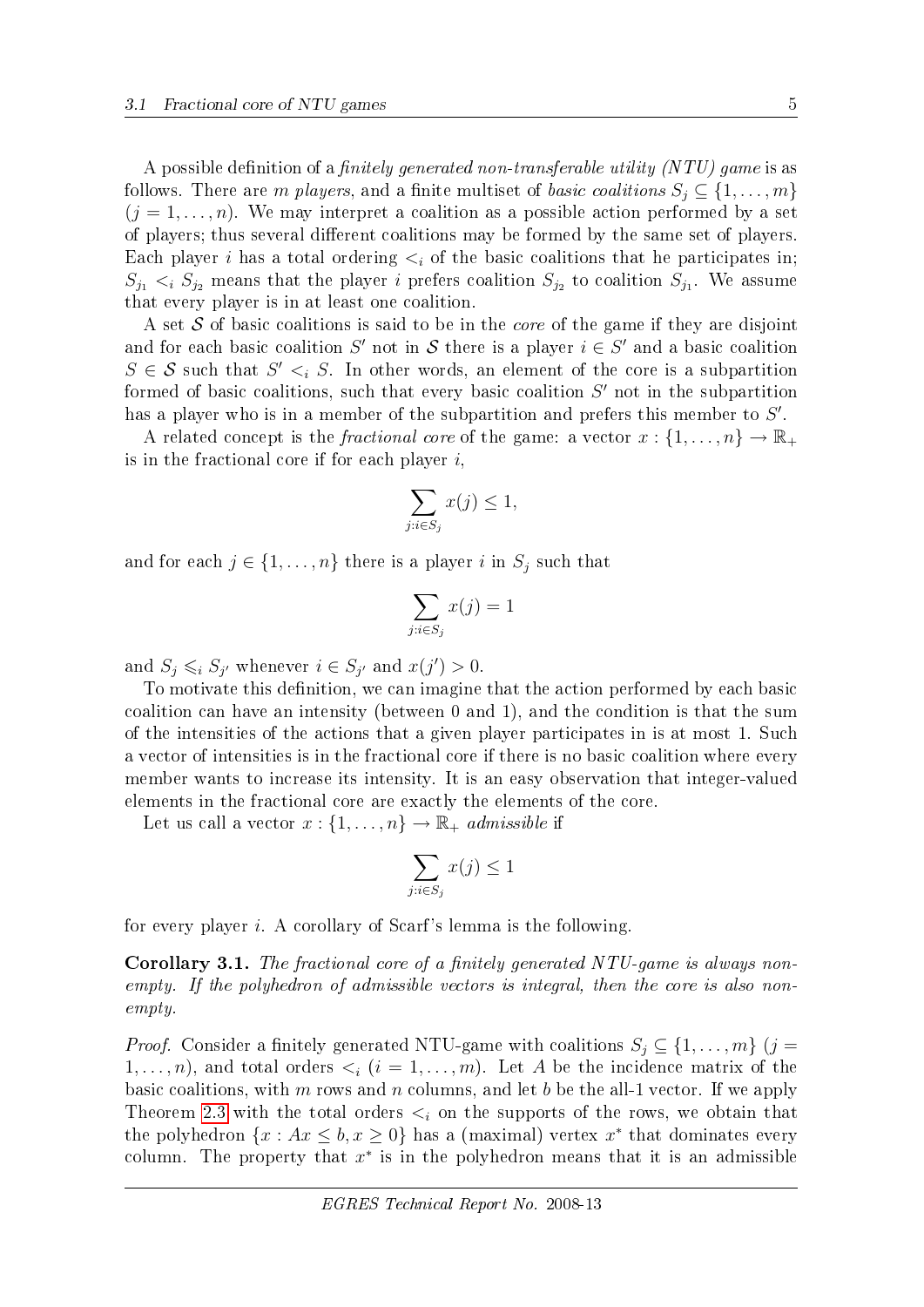vector for the game, and the property that it dominates every column is equivalent to saying that it is in the fractional core.

If the polyhedron  $\{x : Ax \leq b, x \geq 0\}$  is integral, then we obtain an integral element in the fractional core, which is in the core.  $\Box$ 

It is known by a theorem of Lovász [\[13\]](#page-14-2) that the polyhedron of admissible vectors is integral if and only if the hypergraph whose edges are the basic coalitions is normal. This gives the following corollary, which was first proved by Boros, Gurvich and Vasin [\[7\]](#page-14-3).

**Corollary 3.2.** If the hypergraph defined by the basic coalitions is normal, then the core of the game is non-empty.

An equivalent formulation of these results is in terms of hypergraphic preference systems and stable fractional matchings (for details, see [\[2\]](#page-13-1)). We describe only the graphic case which corresponds to stable matchings and stable half-matchings.

#### 3.2 Stable half-matchings

The traditional interpretation of stable matchings in a graph is the so-called stable roommates problem, where we want to assign pairs of students to college rooms so that there are no two students who prefer each other to their assigned roommates. Formally, let  $G = (V, E)$  be an undirected graph, possibly with parallel edges, but no loops. For every  $v \in V$  we are given a total order  $\lt_v$  of the edges incident to v, where  $uv <<sub>v</sub>$  wv means that v prefers w to u. The set of these total orders is denoted by  $\mathcal{O}$ , and the pair  $(G, \mathcal{O})$  is called a *graphic preference system*. For two edges e and f with a common endnode v, the notation  $e \leq v f$  is used if  $e \leq v f$  or  $e = f$ .

**Definition 3.3.** A *stable matching* of the preference system  $(G, \mathcal{O})$  is a matching M of G with the property that every edge  $e \in E$  has an endnode v that is covered by a matching edge  $vw \in M$  for which  $e \leq v w$ .

A stable half-matching is a vector  $x : E \to \{0, 1/2, 1\}$ , for which

- $\sum_{v:uv \in E} x(uv) \leq 1$  for every  $u \in V$ ,
- every edge  $e \in E$  has an endnode v where  $\sum_{f \geq v} x(f) = 1$ .

In their celebrated paper [\[11\]](#page-14-4), Gale and Shapley proved that every bipartite preference system has a stable matching, and they provided an efficient algorithm. It is easy to see that not every graphic preference system has a stable matching. However, Irving [\[12\]](#page-14-5) showed a polynomial algorithm that decides if there is a stable matching, and, relying on this, Tan [\[18\]](#page-14-6) observed the following.

**Theorem 3.4** ([\[18\]](#page-14-6)). Every preference system has a stable half-matching.

Proof. We prove the theorem using Scarf's Lemma (this is not Tan's original proof). Let A be the node-edge incidence matrix of the graphs, with the rows indexed by the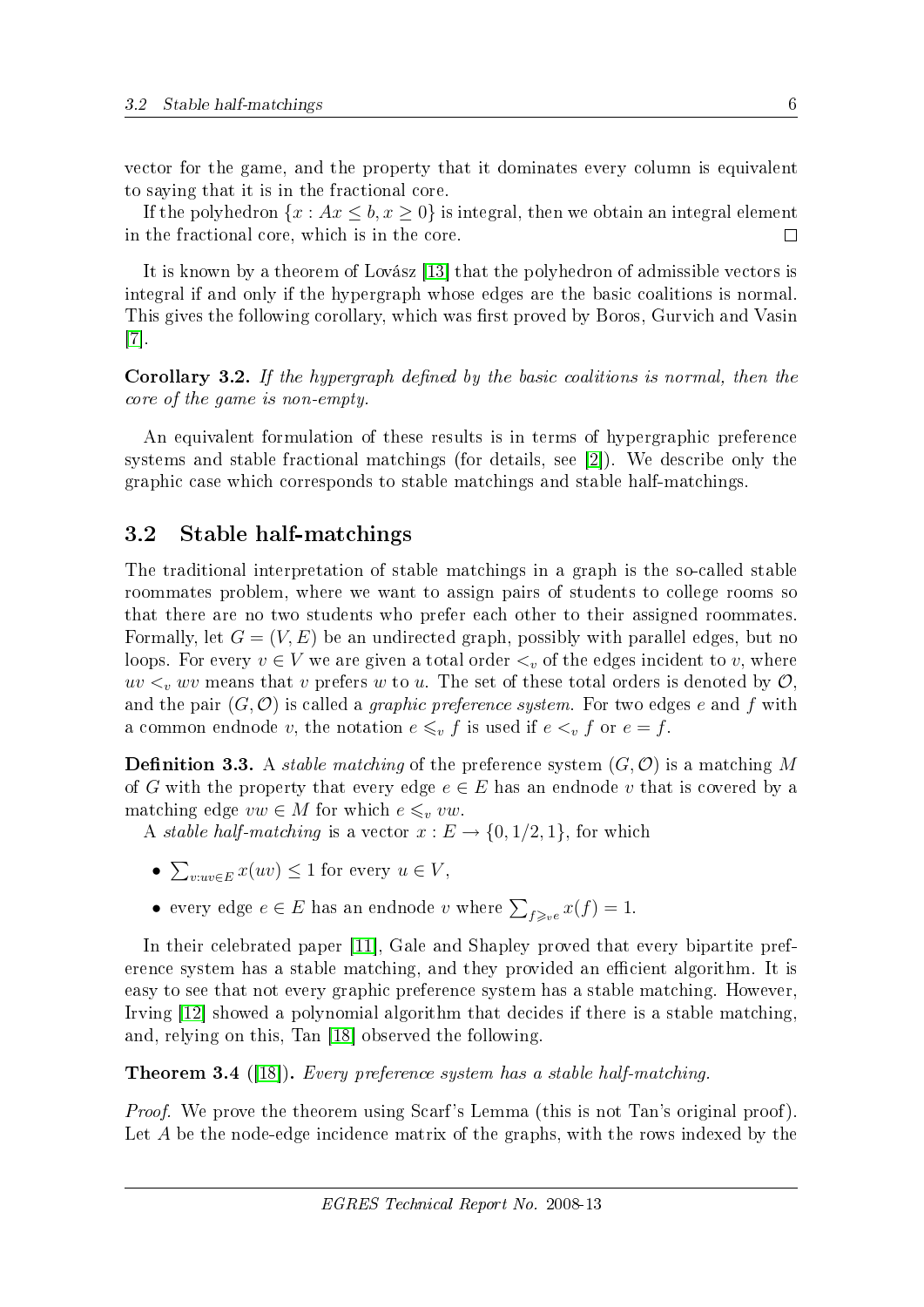nodes. Let b be the all-ones vector. We can define a total order  $\lt_i$  on supp( $a_i$ ) by considering the node v corresponding to row  $a_i$  and using the total order  $\lt_v$ .

By Theorem [2.3](#page-2-2) the polyhedron  $P = \{x \in \mathbb{R}^n : Ax \leq b, x \geq 0\}$  has a maximal vertex  $x^*$  that dominates every column. By a result of Balinski [\[3\]](#page-13-2), the polyhedron P is half-integral, so  $x^*$  is half-integral. It is easy to see that the property that  $x^*$ dominates every column means that it is a stable half-matching.  $\Box$ 

Stable half-matchings that are maximal vertices of P have an interesting property that seems to be peculiar to this problem (it does not hold for other applications of Scarf's Lemma): all of them are non-integer on the same set of edges. More precisely, the graph has a given set of disjoint odd cycles so that every stable half-matching that is a vertex of  $P$  has value  $\frac{1}{2}$  on exactly the edges of these cycles. This immediately gives the following corollary.

Corollary 3.5 ([\[18\]](#page-14-6)). Let  $x^*$  be a stable half-matching that is a vertex of P. Then  $x^*$ is integral if and only if the preference system has a stable matching.

#### 3.3 Kernel solvability of perfect graphs

Let  $D = (V, A)$  be a directed graph. The *out-neighbourhood*  $O_D(v)$  of a node  $v \in V$  is the set of nodes consisting of v and the nodes  $w \in V$  for which  $vw \in A$ . A subset X of nodes is said to *dominate* a node  $v \in V$  if  $X \cap O_D(v) \neq \emptyset$ . X is called *dominating* if it dominates every node. A kernel of  $D$  is a dominating stable set of nodes. Kernels have several applications in combinatorics and game theory, and there has been extensive work on the characterization of digraphs that have kernels. See [\[6\]](#page-14-7) for a survey on the topic.

One approach is to identify undirected graphs for which every "nice" orientation has a kernel. Let  $G = (V, E)$  be an undirected graph. A superorientation of G is a directed graph obtained by replacing each edge uv of G by an arc uv or an arc vu or both. A *proper directed cycle* in a superorientation is a directed cycle consisting of arcs that are not present reversed in the digraph.

A superorienation is clique-acyclic if no oriented clique contains a proper directed cycle. A graph  $G$  is kernel solvable if every clique-acyclic superorientation of  $G$  has a kernel.

Boros and Gurvich [\[5\]](#page-13-0) proved the following conjecture of Berge and Duchet.

#### <span id="page-7-0"></span>**Theorem 3.6** ([\[5\]](#page-13-0)). Every perfect graph is kernel solvable.

Let  $(G, \mathcal{O})$  be a graphic preference system, and let D be the line graph of G oriented according to the preferences at the nodes. Then stable matchings of  $(G, \mathcal{O})$  correspond to kernels of D. This means that stable matching problems can be formulated as kernel problems in line graphs. Since line graphs of bipartite graphs are perfect, the Gale-Shapley theorem follows from Theorem [3.6.](#page-7-0)

In the following we describe the proof of Aharoni and Holzman [\[1\]](#page-13-3) for Theorem [3.6](#page-7-0) which is a simple and elegant use of Scarf's Lemma.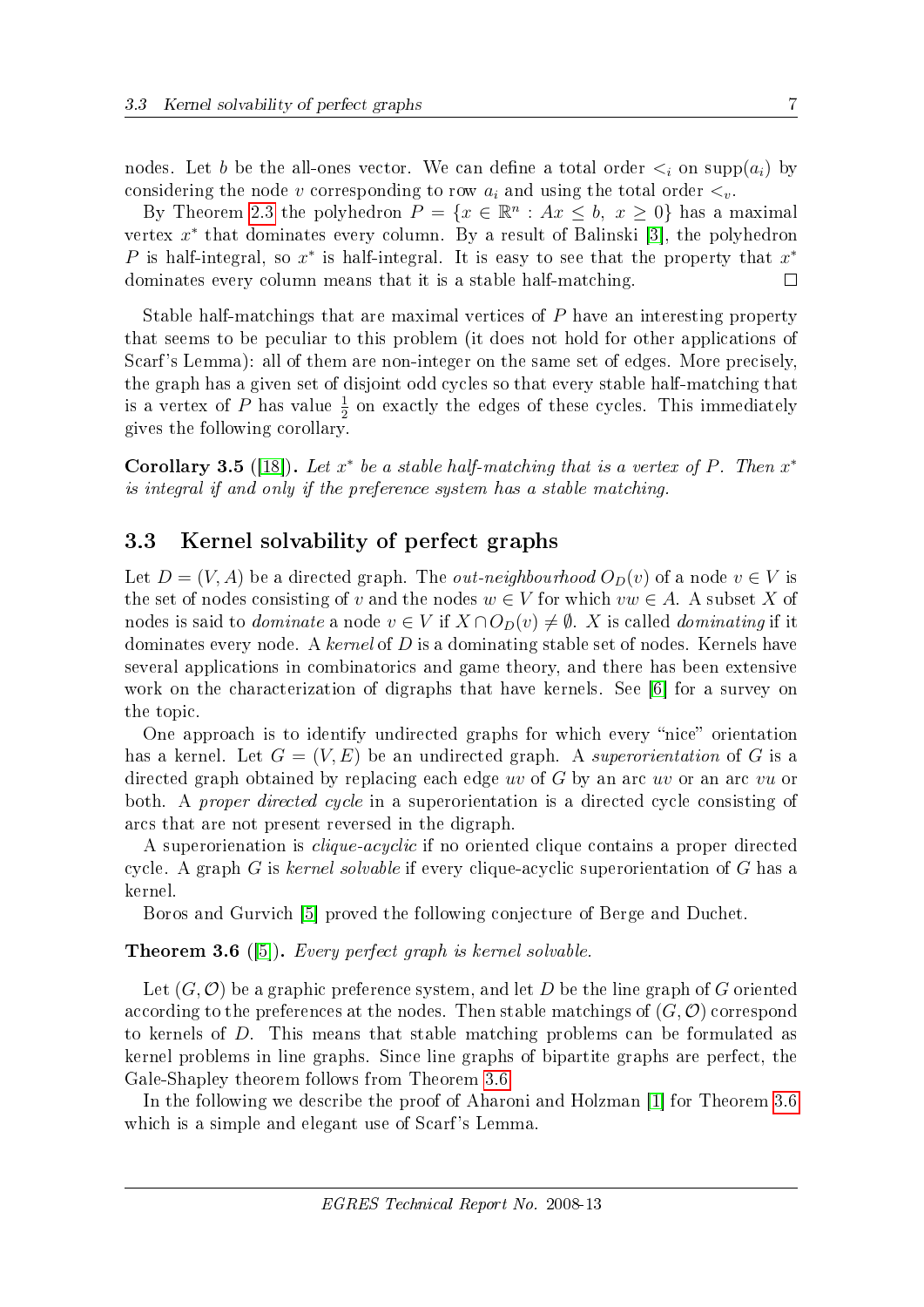*Proof.* Let  $G = (V, E)$  be a perfect graph and let D be a clique-acyclic superorientation of G. Let  $K_1, \ldots K_m$  denote the maximal cliques in G. Let  $A \in \{0,1\}^{m \times n}$  be the incidence matrix of the maximal cliques, i.e. the *i*-th row,  $a_i$  is the characteristic vector of  $K_i$   $(1 \leq i \leq m)$ . Finally let  $b \in \mathbb{R}^m$  be the all-ones vector. Since G is perfect, the polyhedron  $P = \{x \in \mathbb{R}^n : x \geq 0, Ax \leq b\}$  is the convex hull of the characteristic vectors of the stable sets of G.

Because D is clique-acyclic, every maximal clique  $K_i$  has an ordering of its nodes with the property that there is no edge in  $K_i$  which is oriented only backwards. Let  $\lt_i$  be this ordering.

Applying Theorem [2.3](#page-2-2) for this instance we get that there is a maximal vertex  $x^*$ of P with the property that for each node  $v \in V$  there is a maximal clique  $K_{i(v)}$ containing v such that  $a_{i(v)}x^* = 1$  and  $x^*_{v'} = 0$  for every  $v' \lt_{i(v)} v$ . By the properties of  $P, x^*$  is the characteristic vector of a maximal stable set  $S$ .

We now prove that S is a kernel. Let  $v$  be a node of V. The above implies that  $w \geq_{i(v)} v$  holds for every  $w \in K_{i(v)} \cap S$ . Because of  $a_{i(v)}x^* = 1$ , there is a node w in  $K_{i(v)} \cap S$ , so  $w \geq_{i(v)} v$  implies  $w \in O_D(v)$  by the definition of the ordering  $\lt_{i(v)}$ . Thus  $v$  is dominated by  $S$ .  $\Box$ 

Note that it follows easily from the Strong Perfect Graph Theorem [\[9\]](#page-14-8) that nonperfect graphs are not kernel solvable. One needs the observations that  $a$ ) odd holes and odd antiholes are not kernel solvable, and b) induced subgraphs of kernel solvable graphs are kernel solvable. However, no proof is known that does not rely on the SPGT.

## <span id="page-8-0"></span>4 Kernels in h-perfect graphs

#### 4.1 h-perfect graphs

Sbihi and Uhri  $[15]$  introduced the class of h-perfect graphs as the graphs for which the stable set polytope is described by the following set of inequalities:

<span id="page-8-2"></span><span id="page-8-1"></span> $x_v \geq 0$  for every  $v \in V$ , (1)

$$
x(C) \le 1 \qquad \text{for every maximal clique } C,\tag{2}
$$

$$
x(Z) \le \frac{|Z| - 1}{2}
$$
 for every odd hole Z. (3)

In addition to perfect graphs, it is known that the class of  $h$ -perfect graphs includes

- all graphs containing no odd- $K_4$ -subdivision (see [\[10\]](#page-14-10)),
- all near-bipartite graphs containing no odd wheel and no prime antiweb except for cliques and odd holes (this is implicitly in [\[17\]](#page-14-11)),
- line graphs of graphs that contain no odd subdivision of  $C_5 + e$  (see [\[8\]](#page-14-12)).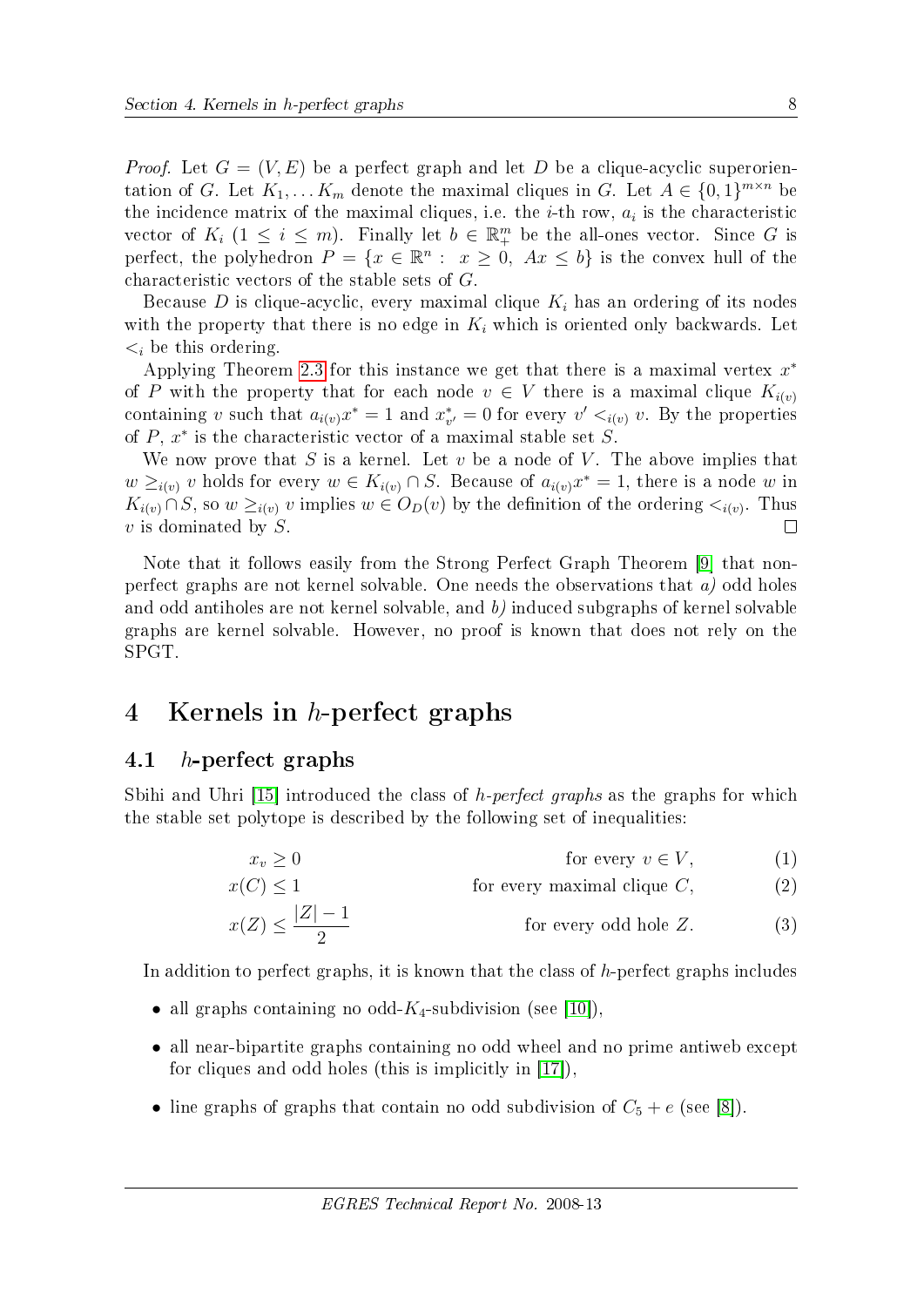It follows from the Strong Perfect Graph Theorem that the property in Theorem [3.6](#page-7-0) does not hold for non-perfect graphs. To extend the theorem to  $h$ -perfect graphs, let us call a superorientation of a graph odd-hole-acyclic if no oriented odd hole is a proper directed cycle. Obviously a superorientation of a perfect graph is always odd-hole-acyclic. Our result is as follows.

<span id="page-9-0"></span>Theorem 4.1. If G is an h-perfect graph then every clique-acyclic and odd-holeacyclic superorientation of G has a kernel.

Our proof is a slight modification of the proof of Aharoni and Holzman for Theorem [3.6](#page-7-0) [\[1\]](#page-13-3).

*Proof.* Let G be an h-perfect graph and D a clique-acyclic and odd-hole-acyclic superorientation of  $G$ . Let  $c$  and  $o$  denote the number of maximal cliques and odd holes in D, respectively. Let  $C_1, \ldots C_c$  denote the maximal cliques in D and  $C_{c+1}, \ldots C_{c+o}$ the odd holes in D. Let A be the matrix of size  $(c + o) \times n$  whose *i*-th row,  $a_i$  is the characteristic vector of  $C_i$   $(1 \leq i \leq c + o)$ . Finally let  $b \in \mathbb{R}_+^{(c+o)}$  be the vector whose *i*-th component is 1 if  $i \leq c$  and  $\frac{|C_i|-1}{2}$  if  $i > c$ . Since G is h-perfect, the polyhedron  $P = \{x \in \mathbb{R}^V : x \ge 0, Ax \le b\}$  is the convex hull of the stable sets of G.

Because  $D$  is clique-acyclic and odd-hole-acyclic, if  $C_i$  is a maximal clique or an odd hole, its nodes have an order with the property that there is no edge in  $C_i$  which is oriented only backwards. Let  $\lt_i$  be this ordering of  $C_i$ .

Applying Theorem [2.3](#page-2-2) for this instance we get that there is a vertex  $x^*$  of P with the property that for each node  $v \in V$  there is a maximal clique or odd hole  $C_{i(v)}$ containing v such that  $a_{i(v)}x^* = b_{i(v)}$  and  $x^*_{v'} = 0$  for every  $v' <_{i(v)} v$ .

The vector  $x^*$  is the characteristic vector of a stable set S because it is a vertex of P. We want to show that it is the characteristic vector of a kernel.

Let v be a node not in S. Scarf's lemma implies that if  $w \in C_{i(v)} \cap S$ , then  $w \geq_{i(v)} v$ holds. If  $C_{i(v)}$  is a clique, then because of  $a_{i(v)}x^* = b_{i(v)} = 1$ , there is a node w in  $C_{i(v)} \cap S$ . Hence  $w \geq_{i(v)} v$  implies that  $w \in O_D(v)$ .

If  $C_{i(v)}$  is an odd hole, then  $a_{i(v)}x^* = b_{i(v)} = \frac{|C_{i(v)}|-1}{2}$  $\frac{1}{2}$  implies that S contains every second node in  $C_{i(v)}$ , except two consecutive nodes not in S. This means that v has at least one neighbour w on the circuit which is in S. Like above,  $w \geq_{i(v)} v$ , so w must be in  $O_D(v)$ . This concludes the proof of the theorem.  $\Box$ 

A stronger version of the theorem can also be proved with the same method. For an undirected graph  $G = (V, E)$ , let  $STAB(G)$  denote the convex hull of the characteristic vectors of stable sets. We say that a digraph is acyclic in a subset of nodes if there is no proper directed cycle in the subset.

**Theorem 4.2.** If  $\{x \in \mathbb{R}_+^V : Ax \leq b\} = \text{STAB}(G)$  for an undirected graph  $G = (V, E)$ and D is a superorientation of G which is acyclic in  $\text{supp}(a_i)$  for every row  $a_i$  of A, then there is a kernel in D.

*Proof.* We can assume that every inequality is facet-defining in the system  $\{x \in \mathbb{R}_+^V:$  $Ax \leq b$ . Then A is non-negative and b is positive.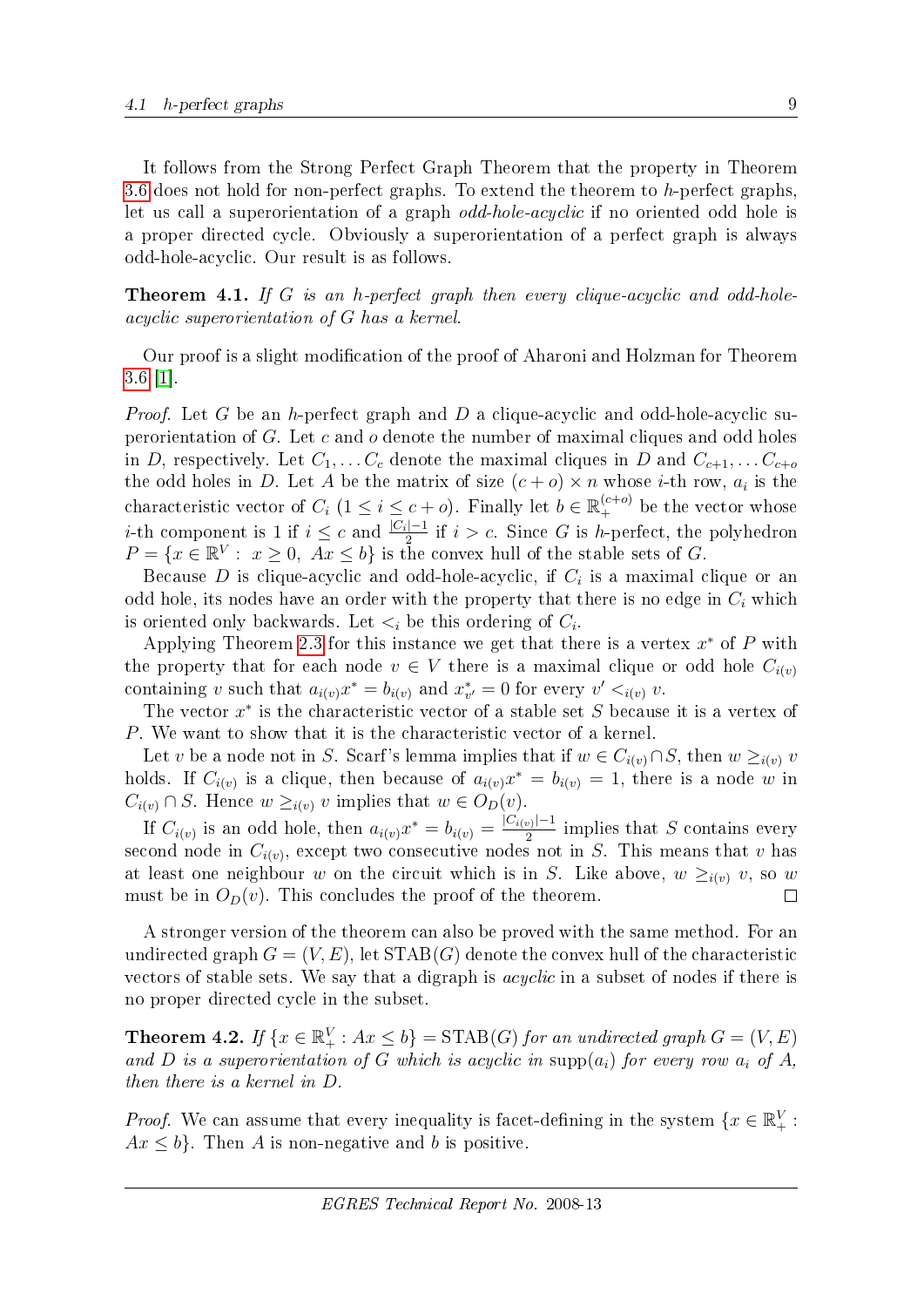For a row  $a_i$  of A, let  $\lt_i$  be a total order of the elements of supp( $a_i$ ) given by a topological order of the one-way edges. Theorem [2.3](#page-2-2) implies that there exists a vertex x<sup>\*</sup> of STAB(G) such that for every  $v \in V$  there is a row  $a_{i(v)}$  of A for which

(i) 
$$
a_{i(v)}x^* = b_i
$$
, and

(ii) if  $w \in \text{supp}(x^*) \cap \text{supp}(a_{i(v)})$  then  $w \geq_{i(v)} v$ .

Since the system describes  $STAB(G)$ ,  $x^*$  is the characteristic vector of some stable set S. We want to show that S dominates every node v. Let  $v \in V \setminus S$ ; then v is in supp $(a_{i(v)})$ . Moreover, (i) implies that there is a node  $w \in S \cap \text{supp}(a_{i(v)}) \cap N_G(v)$ (where  $N_G(v)$  denotes the neighbourhood of v in G with v) because otherwise (S ∩ supp $(a_{i(v)})\cup \{v\}$  would be a stable set which violates the inequality of  $a_{i(v)}$ . From (ii) w is an out-neighbour of v, so v is dominated by  $S$ .  $\Box$ 

It is a well-known result in the theory of stable matchings that a clique-acyclic and odd-hole-acyclic orientation of a line graph always has a kernel (it follows for example from the stable roommates algorithm of Irwing [\[12\]](#page-14-5)). However, this is not true for superorientations, as the superorientation of the line graph of  $C_5 + e$  on Figure [1](#page-10-1) shows.



<span id="page-10-1"></span>Figure 1: A kernel-less superorientation of the line graph of  $C_5 + e$ 

## <span id="page-10-0"></span>5 Counterexamples and open questions

#### 5.1 A conjecture on the characterization of  $h$ -perfect graphs

We have mentioned that the reverse direction of Theorem [3.6](#page-7-0) is also true, due to the Strong Perfect Graph Theorem. The same does not hold for Theorem [4.1,](#page-9-0) and a counterexample is given here. The graph on Figure [2](#page-11-0) is not h-perfect (this follows from the results of Barahona and Mahjoub [\[4\]](#page-13-4)), but it can be seen by case analysis that every clique- and odd-hole-acyclic superorientation of it has a kernel.

Nevertheless, one may hope for a stronger theorem where the reverse direction also holds. We give here a less elegant but stronger theorem for which we conjecture that this is the case.

Let G be an h-perfect graph, and let D be a clique-acyclic superorientation of G. Some odd holes of G may become proper directed cycles; let us denote these by  $Z_1, \ldots, Z_k$ . Let us select nodes  $v_1, \ldots, v_k$  such that  $v_i \in Z_i$  for  $i = 1, \ldots, k$  (the selected nodes need not be distinct). We call this a superorientation with special nodes. An *almost-kernel* for a superorientation with special nodes is a stable set S with the following property: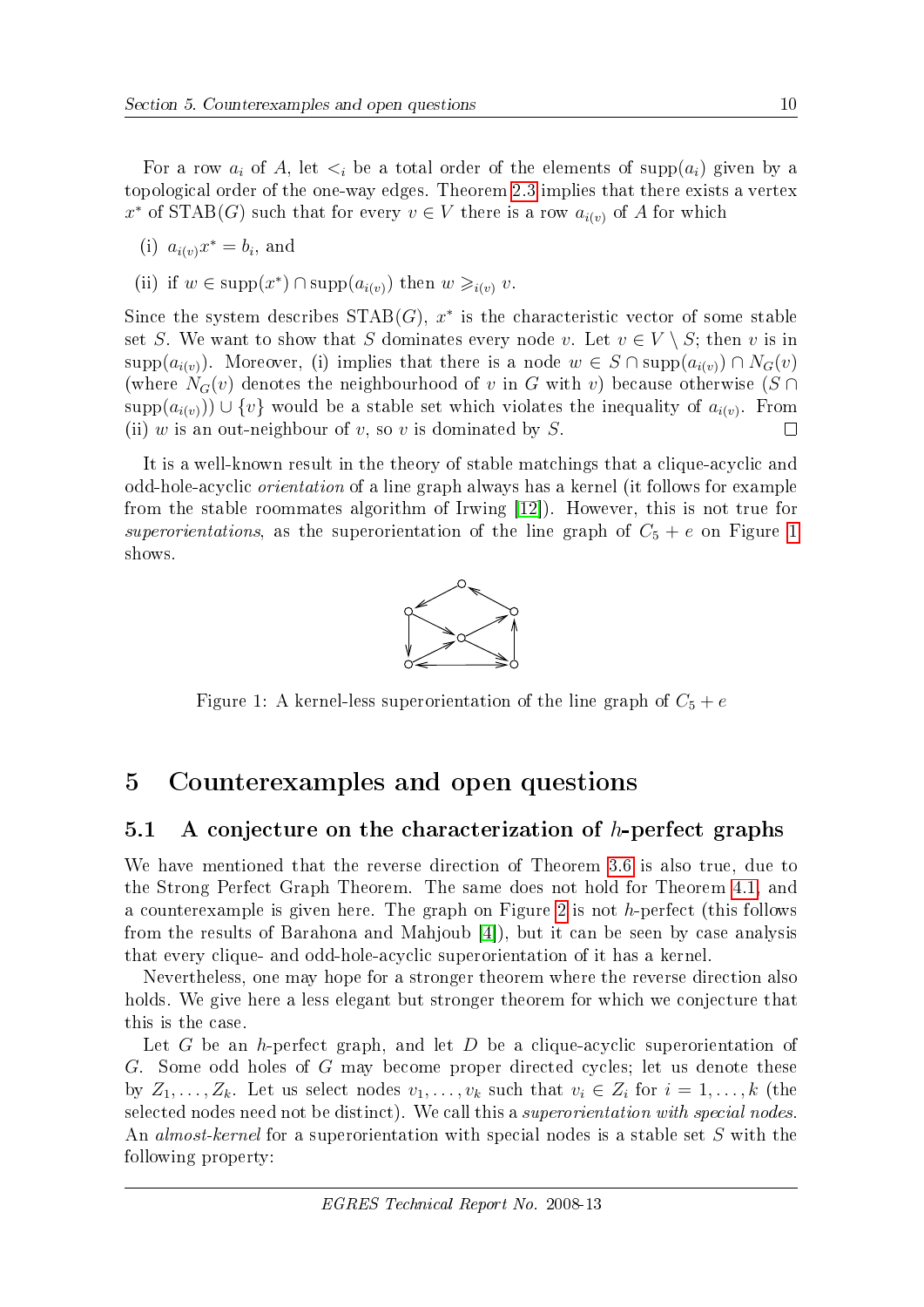

<span id="page-11-0"></span>Figure 2: A non-h-perfect graph whose clique- and odd-hole-acyclic superorientations all have kernels

If a node v is not dominated by S, then  $v = v_i$  for some i and  $|Z_i \cap S|$  =  $(|Z_i| - 1)/2.$ 

**Theorem 5.1.** If G is an h-perfect graph then every clique-acyclic superorientation with special nodes has an almost-kernel.

Proof. We use Scarf's Lemma in a similar way as in the proof of Theorem [4.1.](#page-9-0) The orderings  $\leq_i$  associated to the lines of the matrix can be defined the same way as there, except for the odd holes which are proper directed cycles. For these, we can define the ordering so that the special node is the smallest node of the ordering, and the only edge oriented backwards is the one entering the special node.

Using Scarf's lemma as in the proof of Theorem [4.1,](#page-9-0) we get that the only possible case when a node v is not dominated by the stable set S corresponding to  $x^*$  is when  $C_{i(v)}$  is an odd hole which is a proper directed cycle, v is its special node, and  $|S \cap C_{i(v)}| = (|C_{i(v)}| - 1)/2$ . This implies that S is an almost-kernel.  $\Box$ 

Note that this theorem is stronger than Theorem [4.1](#page-9-0) since every almost-kernel in a clique-acyclic and odd-hole-acyclic orientation is a kernel. We conjecture that here the converse also holds:

<span id="page-11-3"></span>Conjecture 5.2. A graph G is h-perfect if and only if every clique-acyclic superorientation with special nodes has an almost-kernel.

#### 5.2 Possible converse of Scarf 's Lemma

It would be tempting to formulate a more general conjecture, which is a kind of converse to Scarf's Lemma.

<span id="page-11-1"></span>Question 5.3. Let A be a non-negative  $m \times n$  matrix and let  $b \in \mathbb{R}^m$  be a positive vector so that the polyhedron  $P = \{x : Ax \leq b, x \geq 0\}$  is bounded. Let  $x^*$  be a maximal vertex of P. Is it true that for each row  $a_i$  of A we can give a total order on  $\text{supp}(a_i)$ , so that  $x^*$  is the only maximal vertex of P that dominates every column?

We now show that the answer to this question is 'No'. Let us first formulate a similar question about colourings of vertices of polytopes.

<span id="page-11-2"></span>Question 5.4. Let P be a d-dimensional polytope, and let  $x^1$  and  $x^2$  be two distinct vertices of P, where  $x_1$  is simplicial. Is it true that the facets of P can be coloured by d colours so that  $x^1$  and  $x^2$  are precisely the vertices that are incident to facets of all colours?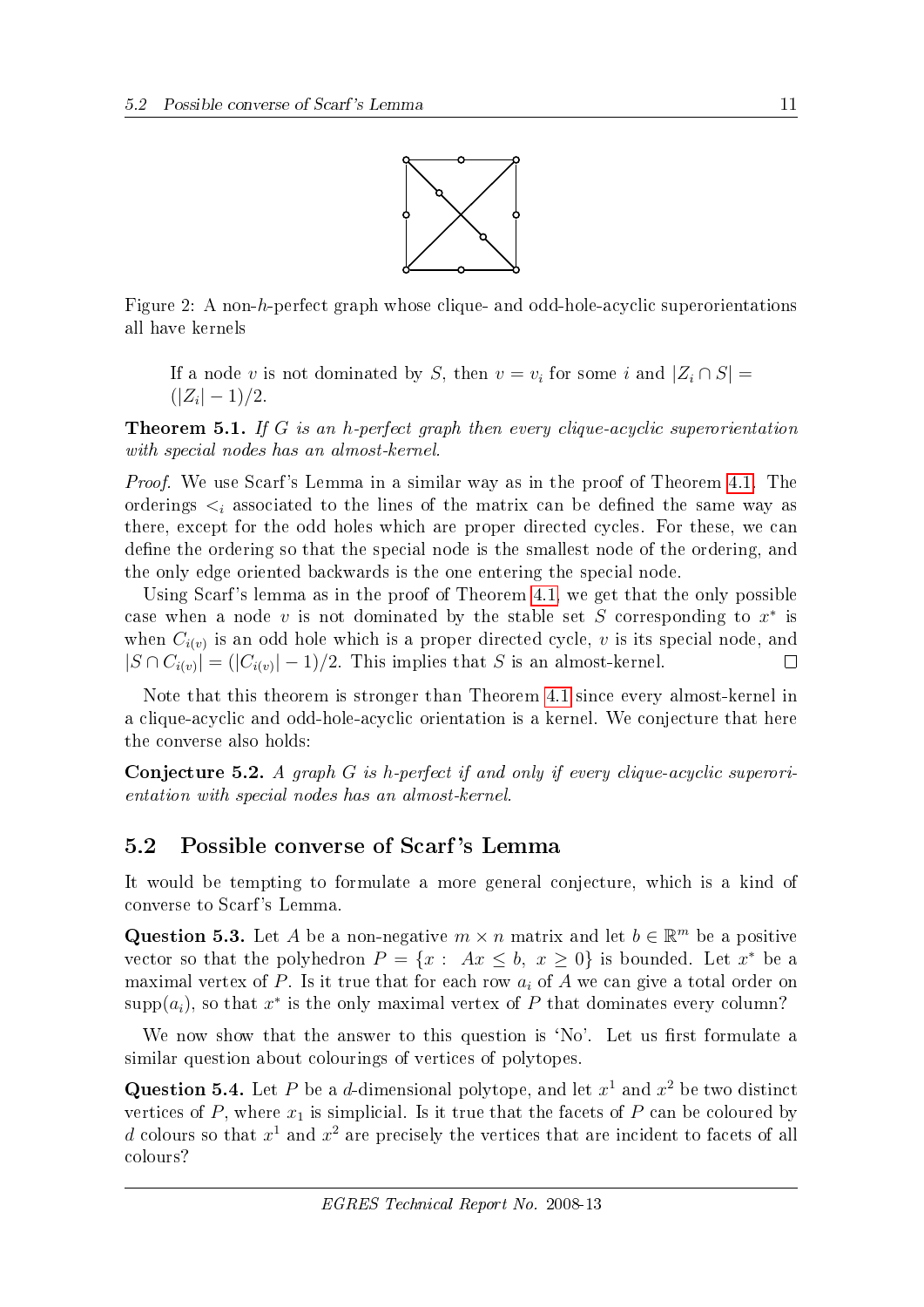This is true in 3 dimensions: the skeleton of  $P$  contains 3 vertex-disjoint paths between  $x^1$  and  $x^2$ ; these paths partition the set of facets into 3 classes, and the colouring given by these 3 colour classes satisfies the conditions. However, it turns out to be false in 4 dimensions, as the following polyhedron shows:

$$
-x_1 - x_3 + x_4 \le 1
$$
\n
$$
x_1 + x_2 + x_4 \le 1
$$
\n
$$
x_2 - x_3 + x_4 \le 1
$$
\n
$$
-x_1 - x_2 - x_3 + x_4 \le 1
$$
\n
$$
x_1 - x_2 - x_3 - x_4 \le 1
$$
\n
$$
-x_1 - x_3 - x_4 \le 1
$$
\n
$$
-x_1 - x_4 \le 1
$$
\n
$$
-x_1 - x_4 \le 1
$$
\n
$$
-x_1 - x_4 \le 1
$$
\n
$$
-x_1 - x_4 \le 1
$$
\n
$$
-x_1 - x_2 + x_3 - x_4 \le 1
$$
\n
$$
-x_1 - x_2 + x_3 - x_4 \le 1
$$
\n
$$
-x_1 - x_2 + x_3 - x_4 \le 1
$$
\n
$$
x_1 - x_2 + x_3 - x_4 \le 1
$$
\n
$$
-x_1 - x_2 + x_3 - x_4 \le 1
$$
\n
$$
-x_1 - x_2 + x_3 - x_4 \le 1
$$
\n
$$
x_1 - x_2 + x_3 - x_4 \le 1
$$
\n
$$
-x_1 - x_2 + x_3 - x_4 \le 1
$$
\n
$$
x_1 - x_2 + x_3 - x_4 \le 1
$$
\n
$$
x_1 - x_2 + x_3 - x_4 \le 1
$$
\n
$$
x_1 - x_2 + x_3 - x_4 \le 1
$$
\n
$$
x_1 - x_2 + x_3 - x_4 \le 1
$$
\n
$$
x_1 - x_2 + x_3 - x_4 \le 1
$$
\n
$$
x_1 - x_2 + x_3 - x_4 \le 1
$$
\n
$$
x_1 - x_2 + x_3 - x_4 \le 1
$$
\n
$$
x_1 - x_2 + x_3 - x_4 \le 1
$$
\n
$$
x_1 - x_2 + x_3 - x_4 \le 1
$$
\n
$$
x_1 - x_2 - x_3
$$

The first four facets of this polyhedron are incident to the vertex  $x^1 = (0, 0, 0, 1)$ , while the last four facets are incident to the vertex  $x^2 = (0, 0, 0, -1)$ . It can be shown by case analysis that no matter how we colour the first four facets by four different colours and the last four facets by the same four colours, there will be another vertex incident to facets of all four colours.

Now we show that this counterexample can be transformed into a counterexample for Question [5.3](#page-11-1) using the technique in Section [2.](#page-2-0) Let  $P$  be the polytope defined above. First, we cut off the vertex  $x^1$  with a hyperplane to obtain a simplex facet  $F_0$ . Then we take the polar of this polytope and affinely transform it into a polytope  $P'$ so that the image of  $F_0$  is the origin and the facets containing it are  $\{x \in P': x_i = 0\}$  $(i = 1, \ldots, 4)$ . If we now take the polar from the origin, we obtain a polyhedron whose extreme rays are  $-e_i$   $(i = 1, \ldots, 4)$ ; we can translate this to a polyhedron P'' whose vertices are all in  $\mathbb{R}^4_+$ . Let  $x^*$  be the image of  $x^2$ ; we know that this is a maximal vertex of  $P''' := P'' \cap \mathbb{R}^4_+$ . We claim that  $P'''$  and  $x^*$  give a counterexample for Question [5.3.](#page-11-1) Suppose we have total orders  $\lt_i$  on the supports of the rows such that  $x^*$  dominates every column. These can be transformed into a colouring on the facets of  $P'' = P''' - \mathbb{R}^4_+$  as in the proof of Theorem [2.3,](#page-2-2) such that  $x^*$  is multi-coloured. Furthermore, such a colouring of the facets of  $P''$  defines a colouring of the facets of P where  $x^1$  and  $x^2$  are multi-coloured. Since P is a counterexample for Question [5.4,](#page-11-2) there is a third multi-coloured vertex  $x^3$ . The polyhedron  $P'''$  has a corresponding maximal vertex, and this vertex dominates every column by the construction.

It may be interesting to know special classes of polyhedra where the answer to Question [5.3](#page-11-1) is affirmative. We have no counterexamples for the following conjecture.

<span id="page-12-0"></span>Conjecture 5.5. Let A be an  $m \times n$  matrix with 0 − 1 coefficients and let  $b \in \mathbb{R}^m$  be a positive vector so that the polyhedron  $P = \{x : Ax \leq b, x \geq 0\}$  is bounded. Suppose that P has a non-integer maximal vertex. Then for each row  $a_i$  of A we can give a total order on supp( $a_i$ ) so that for every  $0-1$  vertex x' of P there is a column that it does not dominate.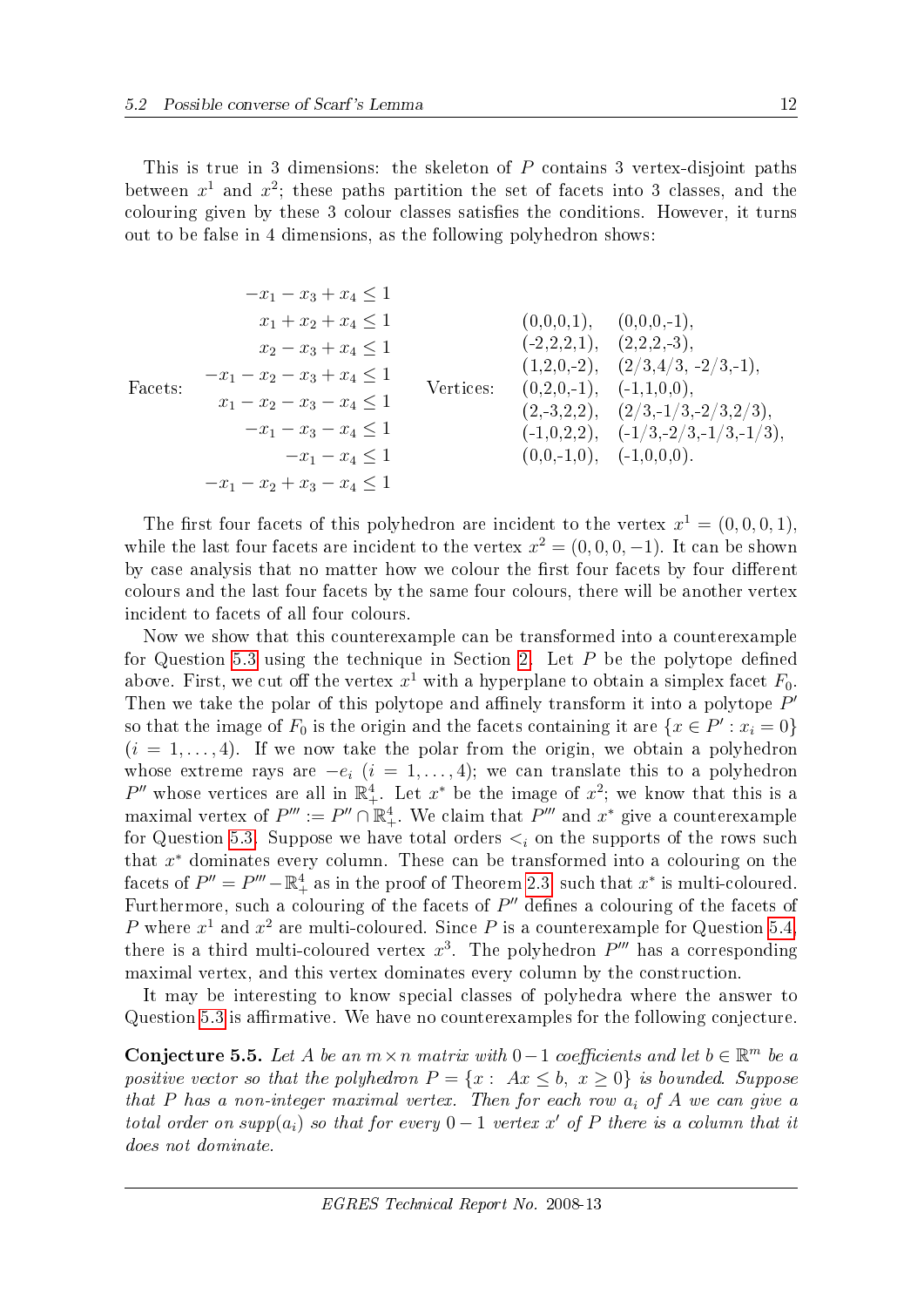To see that Conjecture [5.2](#page-11-3) follows from Conjecture [5.5,](#page-12-0) consider a non-h-perfect graph G. The polyhedron P defined by inequalities  $(1) - (3)$  $(1) - (3)$  $(1) - (3)$  has a non-integral vertex, hence it has a non-integral maximal vertex  $x^*$ . Let  $\lt_i$   $(i = 1, \ldots, m)$  denote the total orders given by Conjecture [5.5.](#page-12-0) These total orders define a clique-acyclic superorientation with special vertices:

- For each maximal clique, we orient the edges of the clique according to the total ordering of the clique. (An edge may appear in two cliques and its endpoints may be in different order in the two total orders; in this case, we orient the edge in both directions.) This defines the superorientation.
- If an odd hole is a proper directed cycle in this superorientation, we define its special node to be the smallest node in its total order.

Let S be an arbitrary stable set of G. The characteristic vector of S is a  $0-1$ vertex of the polyhedron P. By the properties of the partial orders, there is a node  $v \in V$  with the following properties:

- If there is a maximal clique  $K_i$  with  $|K_i \cap S| = 1$  and  $v \in K_i$ , then there is a node  $u \in K_i \cap S$  with  $u \leq_i v$ .
- If there is an odd hole  $Z_i$  with  $|Z_i \cap S| = (|Z_i| 1)/2$  and  $v \in Z_i$ , then there is a node  $u \in Z_i \cap S$  with  $u \leq_i v$ .

The first property means that  $v \notin S$  and the out-neighbours of v in the superorientation are not in  $S$ , so v is not dominated by  $S$ . The second property implies that if v is the special node of an odd hole  $Z$  (i.e. it is the smallest node in the total order) then  $|Z \cap S|$  <  $(|Z|-1)/2$ . Therefore the existence of v proves that S is not an almost-kernel.

## References

- <span id="page-13-3"></span>[1] Aharoni R., Holzman R., Fractional kernels in digraphs, Journal of Combinatorial Theory Series B **73** (1998), 1–6.
- <span id="page-13-1"></span>[2] Aharoni R., Fleiner T., On a lemma of Scarf, Journal of Combinatorial Theory Series B 87 Issue 1 (2003), 72-80.
- <span id="page-13-2"></span>[3] Balinski M.L., Integer programming: methods, uses, computation, Management *Science* Series A  $12$  (1965), 253-313.
- <span id="page-13-4"></span>[4] Barahona F., Mahjoub A.R., Compositions of graphs and polyhedra III: graphs with no  $W_4$  minor, SIAM Journal on Discrete Mathematics 7 (1994), 372-389.
- <span id="page-13-0"></span>[5] Boros E., Gurvich V., Perfect graphs are kernel solvable, Discrete Mathematics 159 (1996),  $33-55$ .